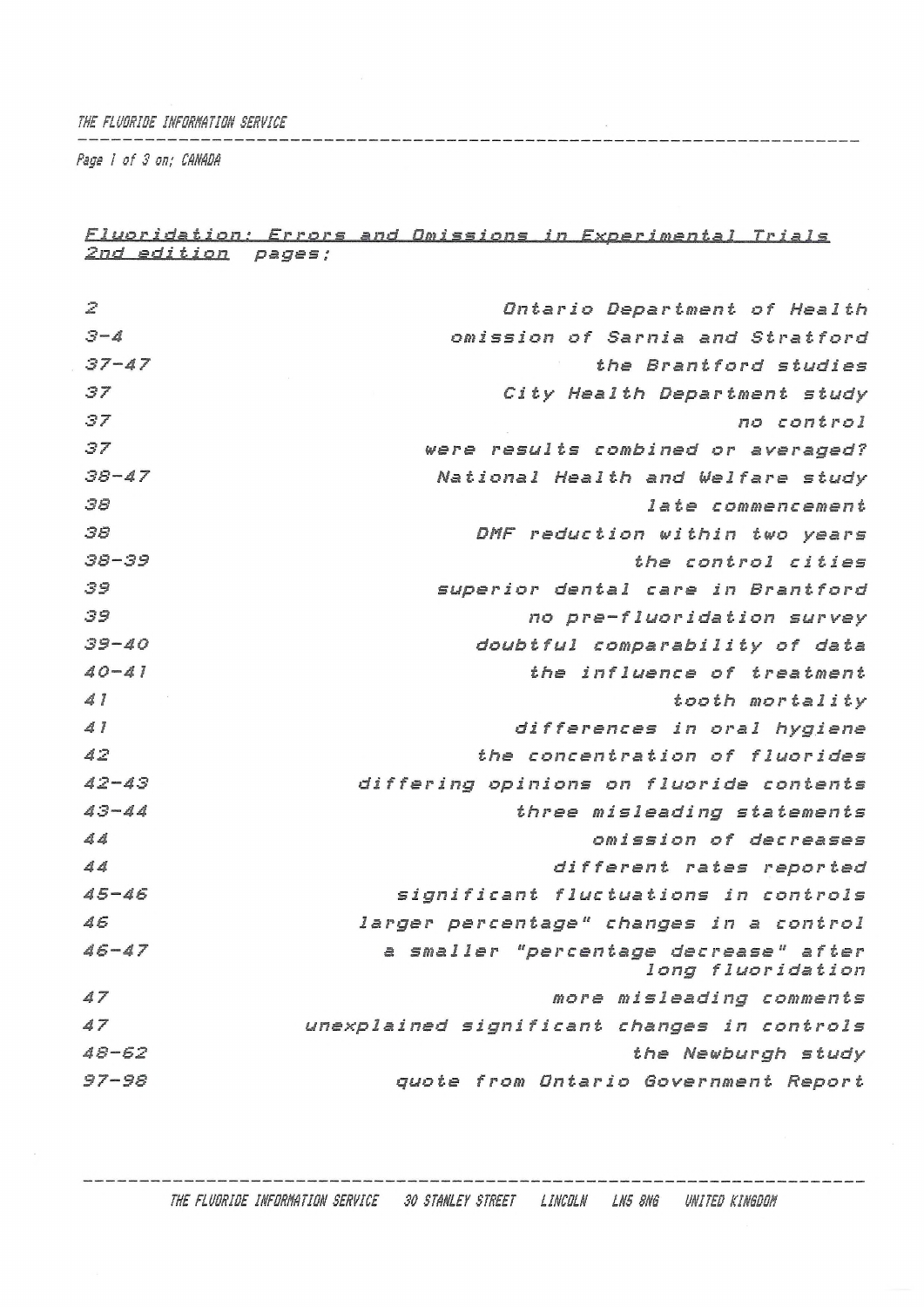*THE FĹUCRISE INFBRNATICN SERVICE*

*Page 2 of <sup>S</sup> on; CANAIM*

<u> Para Mandalu a Santa Alemania (</u>

*Fluoridation :' Errors and Omissions in Experimental Trials 2nd edition con tinued;*

| 103         | decrease in d.f. rates for 9-11 group in<br>Sarnia          |
|-------------|-------------------------------------------------------------|
| $103 - 104$ | decrease in Brantford not "over the<br>period 1948 to 1955" |
| 104         | d, f, rates for Stratford                                   |
| $104 - 105$ | astonishing omission of reduction in                        |
|             | control city                                                |
| 105         | reduction in control city                                   |
|             |                                                             |

*Health Effects of Environmental Pollutants pages ;*

*160-161 neighbourhood fluorosis*

## *Fluoridation and <sup>T</sup>ru pages ;*

| 89        | crippling bone disease in Ottawa hemodialysis patients                                                                                                              |
|-----------|---------------------------------------------------------------------------------------------------------------------------------------------------------------------|
| $89 - 90$ | death of four Ottawa hemodialysis patients                                                                                                                          |
| 90        | non-publication of Dr Posen's report                                                                                                                                |
| 125       | Electric Reduction Company of Canada fertilizer<br>plant at Port Maitland, Ontario, fluoride pollution and<br>destruction of animals/plants, poisoning of residents |
| 125       | ERCO vendetta after Waldbott advises<br>residents to leave the area                                                                                                 |
| 125       | fertilizer production halted during growing season at<br>ERCO Port Maitland plant                                                                                   |
| $125 - 6$ | fish kills in Placentia Bay; fishermen refuse ERCO's<br>offer of \$300,000 compensation fund                                                                        |
| 126       | ERCO fluorides find a market                                                                                                                                        |
| 166       | Canadians report accumulation at any intake                                                                                                                         |
| 230       | potential for dentists "fantastic" in Bracteole                                                                                                                     |
|           |                                                                                                                                                                     |